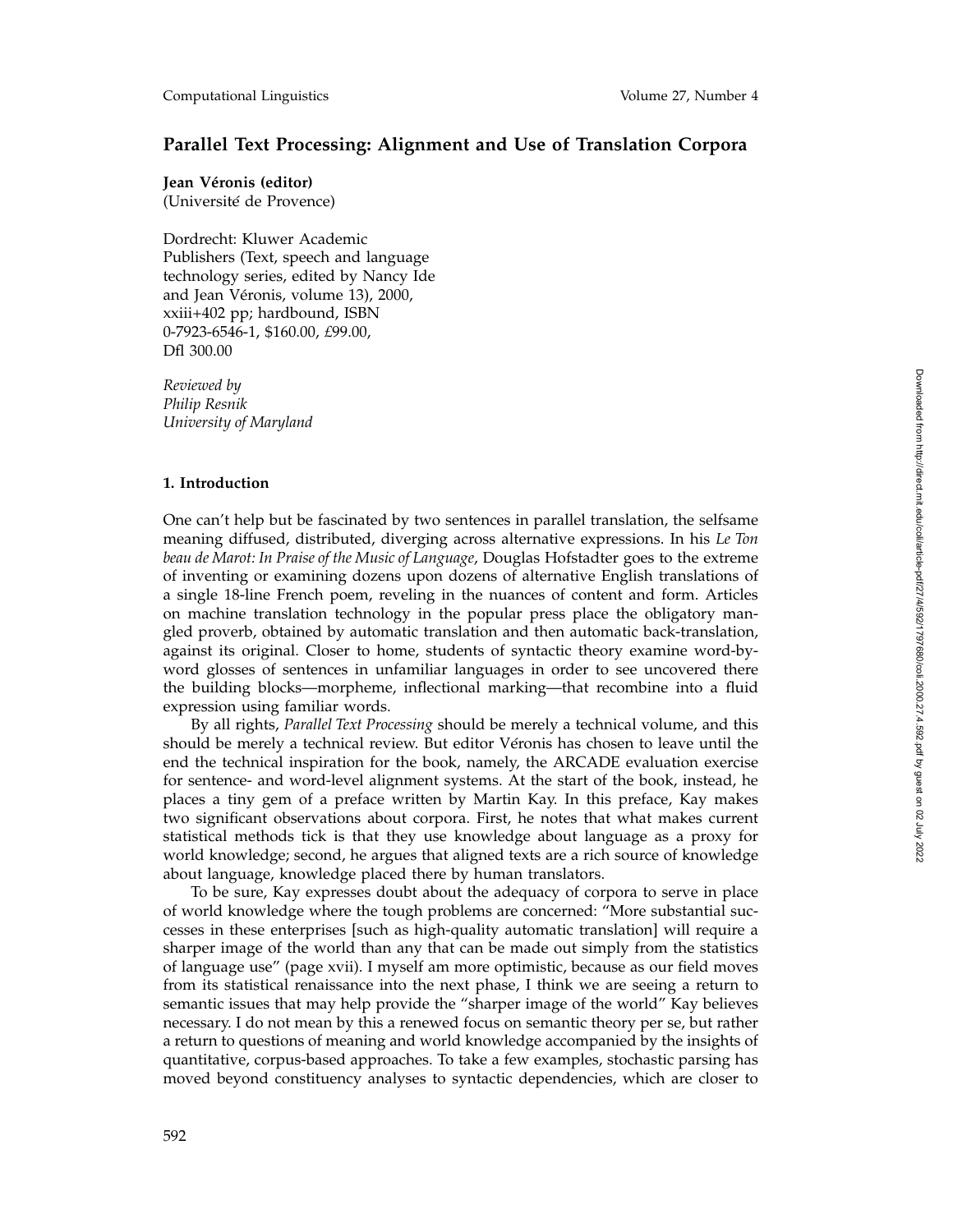underlying thematic relationships (Hajič et al. 1998); large-scale lexical resources are being built with more elaborated semantic underpinnings (Fillmore, Wooters, and Baker 2001; Vossen 1998), and the productive annotate–train–evaluate paradigm is finding application in meaning-oriented tasks ranging from named entity identification and coreference (Harman and Chinchor 2001) to word sense disambiguation (Cotton et al. 2001).

## **2. Individual Contributions**

Whether or not one shares my optimism for the long-term future of semantic depth in corpus-based approaches, it is clear that, as Kay puts it, "The unparalleled richness of aligned texts for a great number of purposes is clear for anyone to see" (page xvii). Véronis begins the collection with "From the Rosetta stone to the information society: A survey of parallel text processing," a very nice survey of how parallel texts are processed and used, laying out clearly the book's organization into major sections on techniques for alignment, applications of parallel texts, and corpus resources and evaluation. Starting in this first chapter by Véronis, points of consensus quickly emerge in alignment methodology, notably principles of lexical anchoring (e.g., dictionarybased word pairs or cognate pairs) and of length correlation (taking advantage of the tendency of short units to translate into short, medium into medium, long into long), with these two principles serving individually or in combination as the basis for establishing correspondences.

The first five methodology chapters lay out alternative approaches taking advantage of multiple sources of information within various levels of analysis. Melamed's chapter, "Pattern recognition for mapping bitext correspondence," lays out a powerful and general geometric approach to identifying token-level correspondences that takes advantage of both the general length correlation and a general matching predicate that can exploit dictionary- or cognate-based lexical anchors as available. Simard, in "Multilingual text alignment: Aligning three or more versions of a text," focuses on sentence-level alignment, adapting techniques from molecular biology. A key innovation here is the exploration of how transitivity of word-level translations in *multilingual* parallel texts can help identify correspondences missed in the component bilingual corpora. Ahrenberg, Andersson, and Merkel, in "A knowledge-lite approach to word alignment," emphasize a modular combination of resources, with the ultimate aim of obtaining a nonprobabilistic translation lexicon from parallel corpus links; the chapter demonstrates portability from English-Swedish to English-French language pairs. The chapter by Choueka, Conley, and Dagan, "A comprehensive bilingual word alignment system—application to disparate languages: Hebrew and English," is distinguished by its focus on relevant properties of the languages, notably issues of morphology and lemmatization in a Semitic language. The chapter is likely to be of interest to the growing segment of the community looking at the English-Arabic language pair. Piperidis, Papageorgiou, and Boutsis, in "From sentences to words and clauses," look at multiple levels of alignment—words, noun phrases, clauses, and sentences—with a focus on machine-assisted translation of English-Greek.

The remaining four alignment methodology chapters explore radically different visions of what it means for two texts to be aligned. Wu, in "Bracketing and aligning words and constituents in parallel text using Stochastic Inversion Transduction Grammars," presents a stochastic grammar formalism that characterizes sentence pairs, and associated algorithms, making it possible to take a generative or language-modeling view of parallel texts. The chapter offers a clear exposition covering bracketing, phrasal alignment, and word alignment. Fluhr, Bisson, and Elkateb, in "Parallel text alignment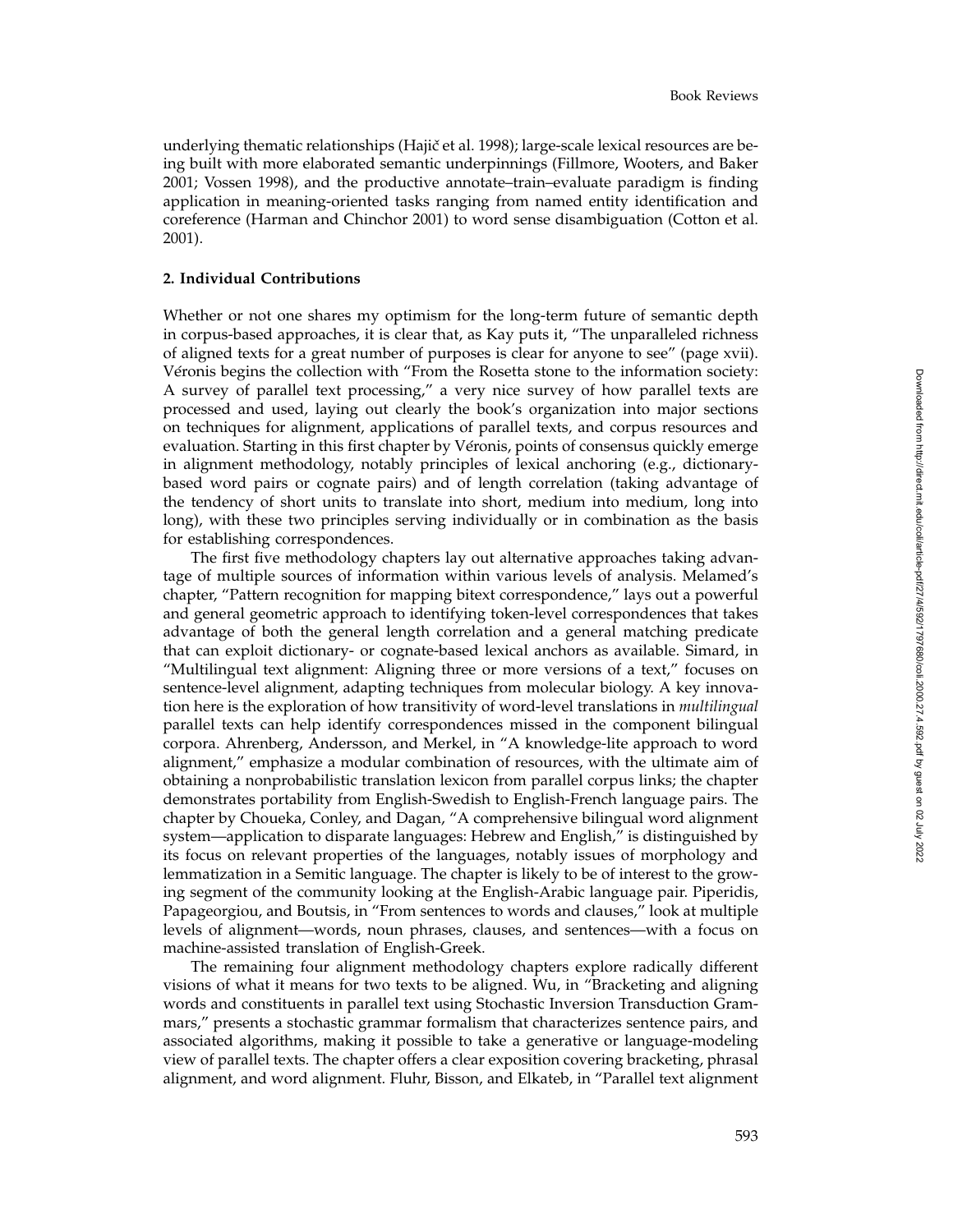using crosslingual information retrieval techniques," view the sentence alignment process as one in which the goal is to match sentences with their translations, much as queries are matched with relevant documents in many retrieval systems based on a vector space notion of semantic proximity. The resulting technique is naturally quite robust in the face of gaps or order variations. In "Parallel alignment of structured documents," Romary and Bonhomme view documents as multilevel structures and take advantage of structure information in alignment. The chapter includes an interesting description of relevant aspects of the Text Encoding Initiative (TEI) guidelines for annotating document structure. Although the chapter by Santos, "The translation network: A model for a fine-grained description of translations," accompanies in this section other chapters concerning alignment methods, the main emphasis of the chapter is a detailed corpus study rather than alignment techniques. The empirical evidence leads Santos to challenge standard assumptions about parallel texts and alignment and to propose an alternative conception of translation inspired by the monolingual notion of aspectual coercion.

The five chapters on applications of parallel text and alignment illustrate significant diversity, and at the same time they all draw attention to fundamental problems concerning the matching of units of meaning at the right granularity. Fung, in "A statistical view on bilingual lexicon extraction: From parallel corpora to non-parallel corpora," raises the question of how to deal with bilingual corpora containing noise, as might be the case when sentence-level units are not cleanly aligned. In order to handle corpora containing comparable documents rather than parallel translations, Fung suggests a vector space approach similar to that of Fluhr, Bisson, and Elkateb but at the level of word contexts rather than sentences. Blank's chapter, "Terminology extraction from parallel technical texts," differs from some of the preceding work in its focus on a particular domain (patent documentation) and technical terminology. Monolingual terminology identification is combined with semiautomatic tools for matching terms; French and German illustrate problems encountered when trying to match multiword versus compounded terms. Gaussier, Hull, and Aït-Mokhtar, in "Term alignment in use: Machine-aided human translation," present methods for term extraction and alignment as well as innovative translation memory techniques that permit multilevel matching. Brown, Carbonell, and Yang, in "Automatic dictionary extraction for cross-language information retrieval," extract a bilingual dictionary using a simple technique based on co-occurrence frequency, use the resulting entries to improve alignments, then extract an improved dictionary; they present comparative results in cross-language retrieval experiments. Nerbonne's chapter, "Parallel texts in computer-assisted language learning," provides background on language learning and presents a tool to assist Dutch students of French. The tool approximates automatic glossing of French sentences in Dutch and permits ready access to parallel examples, relying heavily on the ability to treat morphological variants as equivalents.

The final section of the book concerns efforts to support the community by means of parallel corpora, resource sharing, and common evaluation. Isahara and Haruno's chapter, "Japanese–English aligned bilingual corpora," is really a combination of a proposed alignment technique and a corpus-building project. The chapter makes clear how difficult it can be, owing to availability, quality, and copyright issues, to produce a parallel corpus of reasonable size, even for better-studied languages such as English and Japanese. Singh, McEnery, and Baker's chapter, "Building a parallel corpus of English/Panjabi," strongly reinforces the message of the previous chapter. For modern Panjabi, a representative of Indic languages, the authors after a great deal of work found a collection of children's bedtime stories with English translations, tracked down the author for permission, and ultimately typed the Panjabi text in by hand because